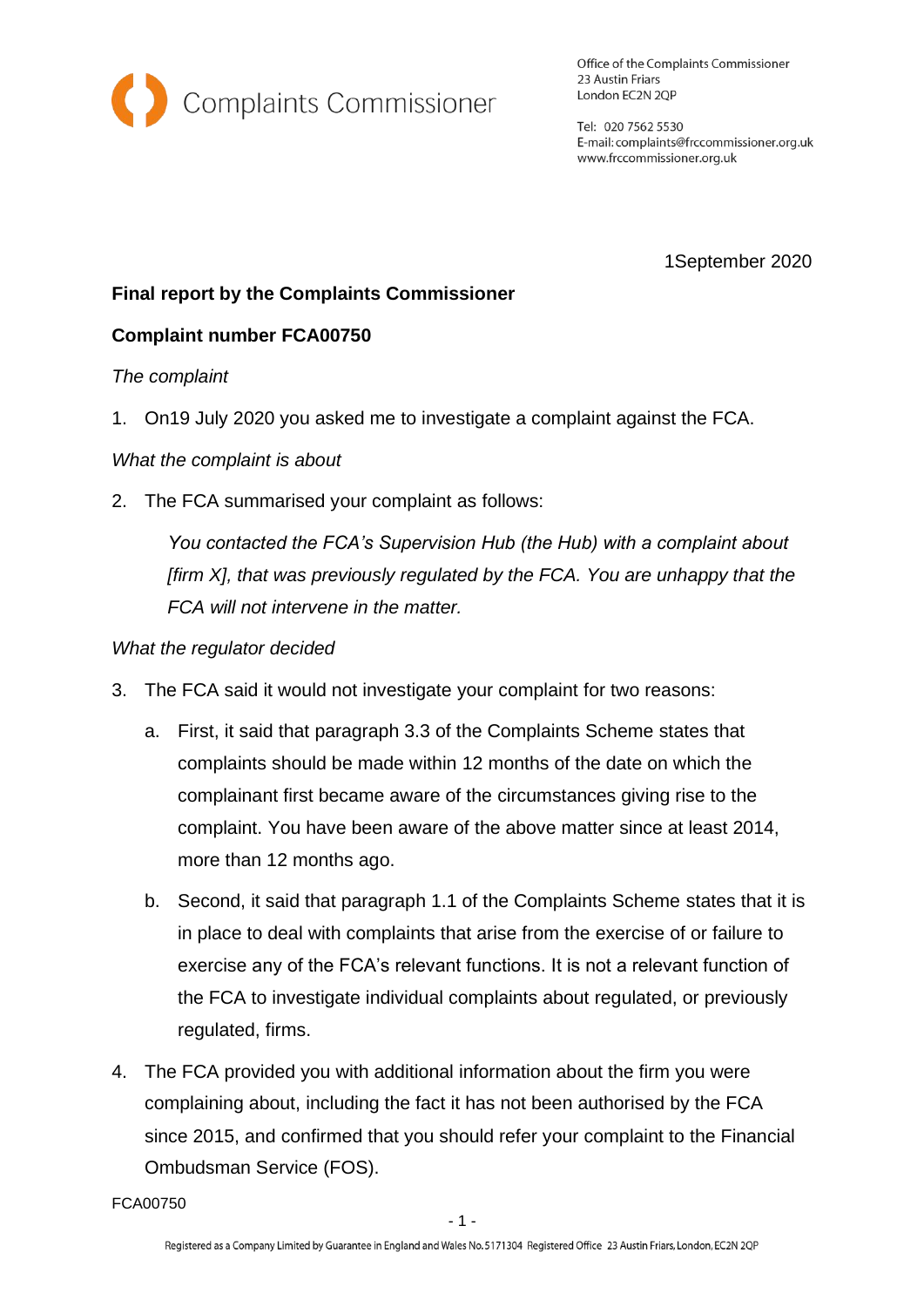### *Why you are unhappy with the regulator's decision*

- 5. You have written extensively about your concerns about this matter. I can summarise your points as follows:
	- a. You are unhappy with the FOS decision on your complaint and you have provided your reasons for this (element one).
	- b. You feel your complaint with the FCA should not be out of time and you would like the FCA to intervene in a regulatory capacity in your dispute with the firm (element two).

### *Preliminary points*

6. Under paragraph 3.4 of the complaints scheme I cannot review complaints against the FOS. I appreciate you are not happy with the FOS decision, but I can not intervene or review it. Therefore, element one is excluded from the Scheme.

### *My analysis*

- 7. The main source of your complaint is that firm X did not pay a claim under a guarantee it issued you (and others) with effect from January 2014.
- 8. You contacted the FCA in 2014 and again in 2020 about this matter. You were seeking the FCA's help in getting firm X to pay the claim. The FCA departments you dealt with in 2014 did not fully understand your complaint, and I believe more could have been done to establish the facts of your case, but I do not think ultimately this has a bearing on the outcome of your complaint.
- 9. The FCA is right to say that it does not It does not resolve individuals' complaints against the firms it regulates: that is the role of the FOS.
- 10. This Complaints Scheme is concerned with the actions or inactions of the FCA. It cannot deal with complaints against banks, individual firms or against the Financial Ombudsman Service (FOS), nor is it a redress service for individual consumer complaints. The Financial Services and Markets Act 2000 explicitly provides for a consumer redress service separated from the FCA.
- 11. In your response to my preliminary report, you have made the point that the FCA has a duty to protect consumers. The FCA does have a statutory duty to secure an appropriate degree of protection for consumers. It does so by regulating the